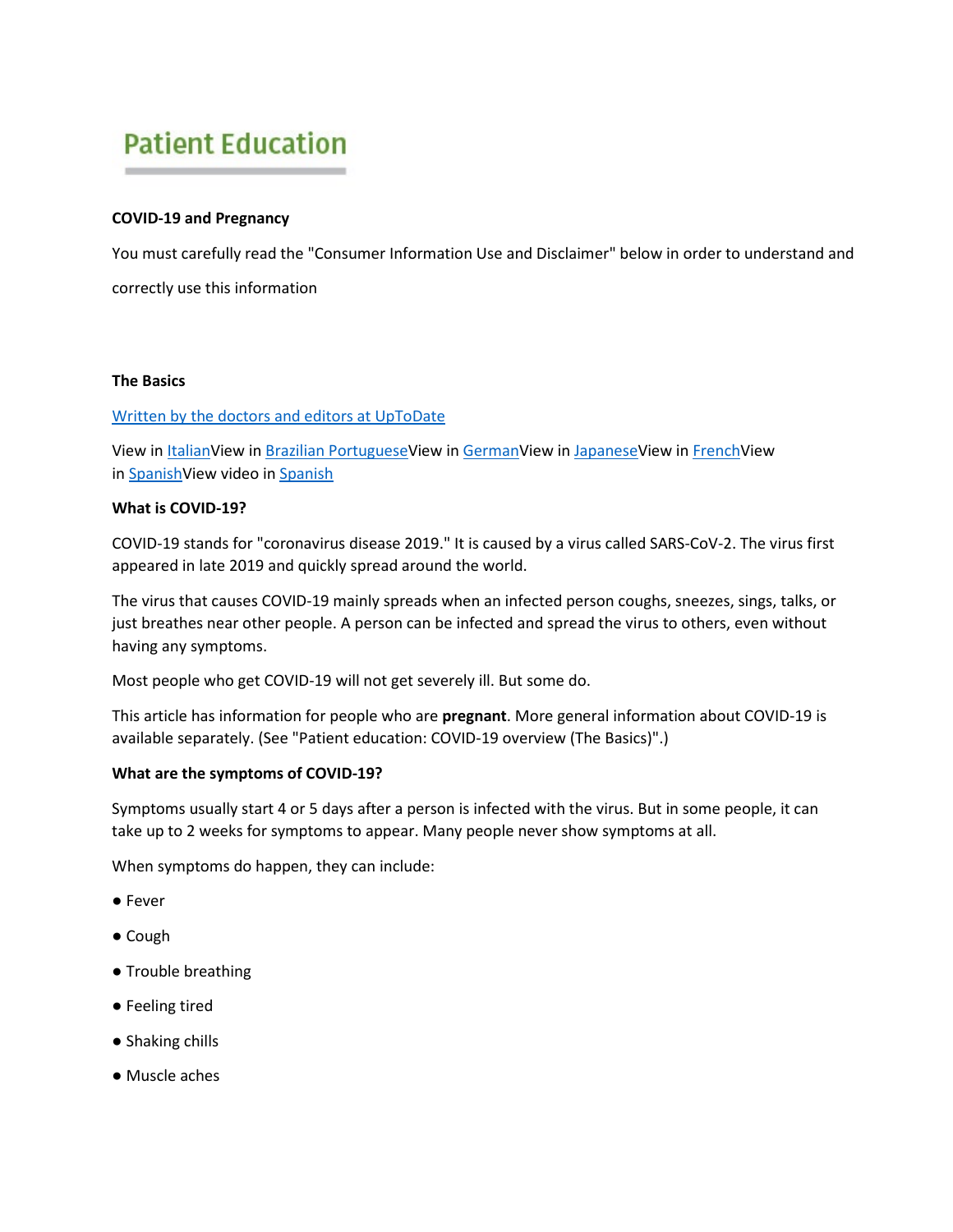- Headache
- Sore throat
- Runny or stuffy nose
- Problems with sense of smell or taste

Some people have digestive problems like nausea or diarrhea.

Pregnant people with COVID-19 can have any of the above symptoms or no symptoms.

For most people, symptoms will get better within a few days to weeks. But in others, COVID-19 can lead to serious problems like pneumonia, not getting enough oxygen, heart problems, or even death.

# **Are pregnant people at high risk for severe symptoms?**

Experts are still studying COVID-19 and pregnancy. From what they know so far, pregnant people do not seem more likely than other people to get the infection.

However, compared with females of the same age who are not pregnant, pregnant people with COVID-19 seem to be more likely to get very sick and need to stay in the ICU. ("ICU" is short for "intensive care unit.") In pregnant people, the risk of getting very sick or dying is highest in those who are age 35 or older, or have certain health conditions like obesity, high blood pressure, or diabetes. But most people recover before having their baby, and do not need to stay in the hospital.

# **What should I do if I have symptoms?**

If you have a fever, cough, trouble breathing, runny nose, or other symptoms of COVID-19, **call** your doctor, nurse, or midwife. They can tell you what to do and whether you need to be seen in person. They will also tell you if you should be tested for the virus that causes COVID-19.

# **If I am pregnant and get infected, can I pass the virus to my baby?**

Experts think it might be possible for a baby to get the infection while still in the uterus. But this seems to be very uncommon. And when it does happen, most babies do not get very sick.

It is also possible to pass the virus to the baby during childbirth or after the baby is born. If you have COVID-19 when you give birth, there are ways to lower this risk.

# **Can COVID-19 cause problems with pregnancy?**

From what experts know so far, most people who get COVID-19 during pregnancy will not have serious problems. But problems can happen if the mother becomes seriously ill.

Pregnant people who get COVID-19 might have an increased risk of preterm birth. This is when the baby is born before 37 weeks of pregnancy. This seems to be more of a risk in people who get very sick and have pneumonia. Preterm birth can be dangerous, because babies who are born too early can have serious health problems.

Getting COVID-19 during pregnancy might also increase the risk of stillbirth. This is when a baby dies before it is born. The risk of preterm birth is much higher than the risk of stillbirth.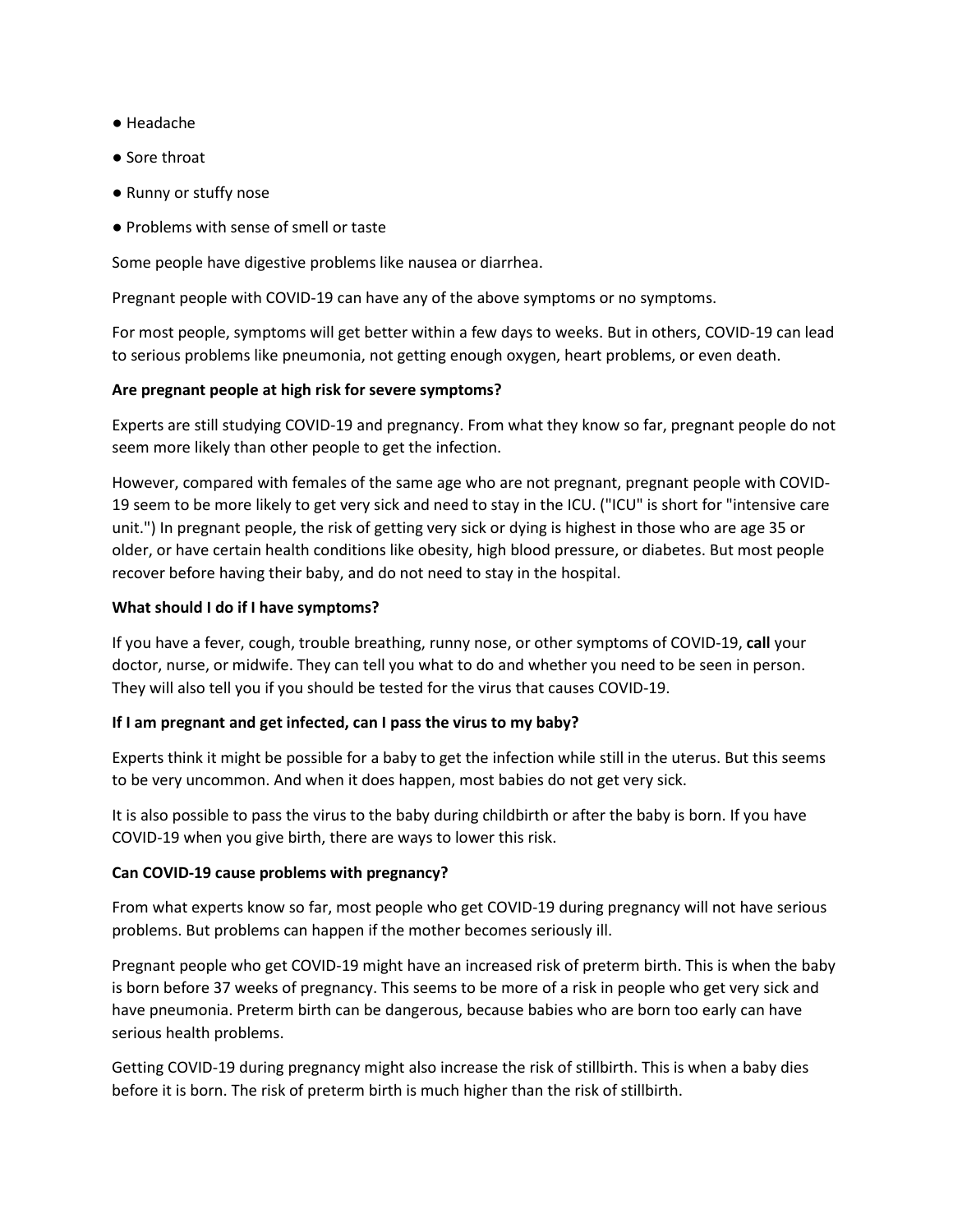#### **How is COVID-19 treated?**

Most people with mild illness will be able to stay home while they get better. Mild illness means you might have symptoms like fever and cough, but you do not have trouble breathing. Ask your doctor, nurse, or midwife about ways to relieve these symptoms.

People with serious symptoms or other health problems might need to go to the hospital. If you need to be treated in the hospital, the doctors and nurses will also monitor your baby's health.

In certain cases, doctors might recommend medicines that seem to help people who are severely ill. But some of these medicines are not safe to take if you are pregnant.

# **Can COVID-19 be prevented?**

The best way to prevent COVID-19 is to get vaccinated.

In the United States, the first vaccines became available in late 2020. Since then, experts have been studying their safety in people who are pregnant or breastfeeding. Many pregnant people have gotten the vaccine without any problems. The vaccine does not increase the risk of miscarriage (pregnancy loss) or harm the baby. Based on the available evidence, experts recommend that pregnant people get the vaccine. They also recommend getting a "booster" shot for extra protection. Ask your doctor, nurse, or midwife about the best time to get the booster shot.

Vaccines work very well to prevent serious illness and death from COVID-19. Because pregnant people seem to be at high risk for getting very sick if they do get infected, vaccination is especially important. More information about COVID-19 vaccines and boosters is available separately. (See "Patient education: COVID-19 vaccines (The Basics)".)

If you are **not** vaccinated, you can protect yourself and others by "social distancing" (staying at least 6 feet, or 2 meters, away from other people) and wearing a face mask when you are around other people. You should also be sure to wash your hands often.

# **Will my regular prenatal appointments change?**

Your doctor, nurse, or midwife will work with you to make a plan for your visits during pregnancy. If you live in an area where there are a lot of cases of COVID-19, there will likely be some changes. For example:

● Your partner might not be able to join you for appointments

● If you have any symptoms of COVID-19, you will probably need to wear a medical mask during your appointments

- Your doctor, nurse, or midwife might group certain tests together so you don't need to go in as often
- Your doctor, nurse, or midwife might suggest replacing some visits with a phone or video call

These changes can feel stressful. It can help to keep in mind that the goal is to help protect you and others.

#### **What will my delivery be like?**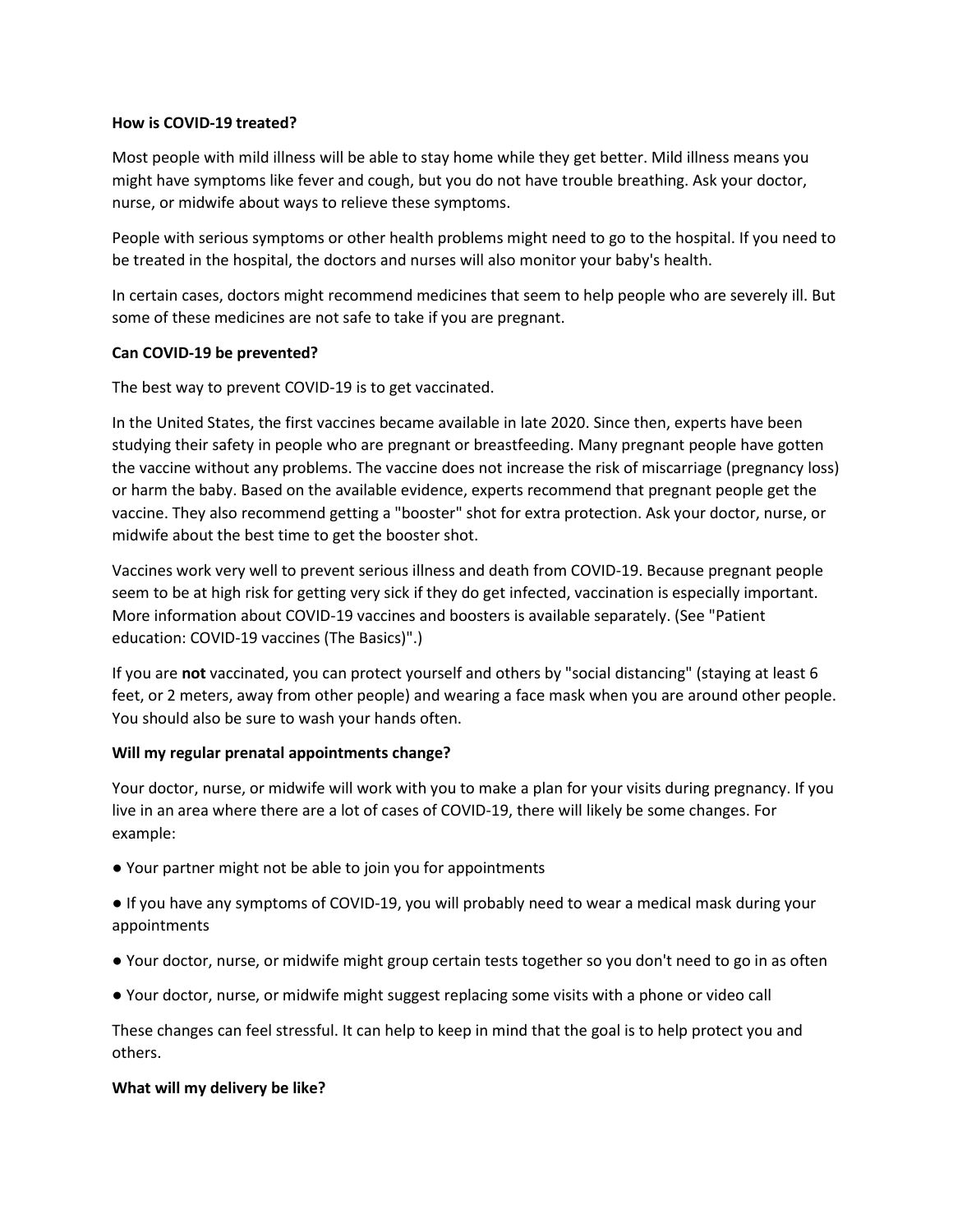Different hospitals and birth centers have different rules to help keep people safe. These might include guidelines for things like wearing a mask and how many visitors you can have. Your doctor, nurse, or midwife will talk to you about what to expect.

You will be checked for fever and other symptoms of COVID-19 when you arrive to give birth. This might happen earlier if you are scheduled to be "induced" or have a cesarean birth ("c-section"). You might be tested for the virus, too.

If you have COVID-19 when you go into labor, the doctors and nurses will take steps to protect others around you. For example, you will need to wear a medical mask. You will still be able to have a vaginal birth, if that is what you planned. You don't need a c-section just because you are sick.

If you have COVID-19, your doctor or nurse might suggest staying apart from your baby until you get better. This will depend on how sick you are, whether your baby has been tested for the virus, and other factors. Most people are not separated from their babies. You will need to wear a face mask to lower the risk of spreading the infection. You might need to take other precautions, too. These things can be hard. But they are important in order to protect your baby.

# **What if I want to breastfeed?**

Breastfeeding has many benefits for both you and your baby. If you have COVID-19, there might be a very small chance of passing the infection to your baby through breast milk. But no babies have become very sick in this way.

Whether or not you breastfeed, it's important to be extra careful when feeding or holding your baby. You could pass the virus to your baby through close contact. You can protect your baby by washing your hands often and wearing a face mask while you feed them.

You might choose to pump breast milk for your baby. If you are sick, wash your hands carefully before pumping, and wear a mask while you pump. If possible, have a healthy person clean your pump thoroughly between uses.

If you are planning to breastfeed, experts recommend getting the COVID-19 vaccine if you haven't already. Vaccines work by causing your immune system to make "antibodies," which are proteins that fight against the virus. These antibodies enter your breast milk, which might help protect your baby in addition to protecting you.

# **What can I do to cope with stress and anxiety?**

It's normal to feel anxious or worried about COVID-19. If you are pregnant, you might feel sad about having to cancel celebrations or limit contact with relatives and friends.

You can take care of yourself by:

- Getting vaccinated and boosted
- Taking breaks from the news
- Getting regular exercise and eat healthy foods
- Trying to find activities that you enjoy and can do in your home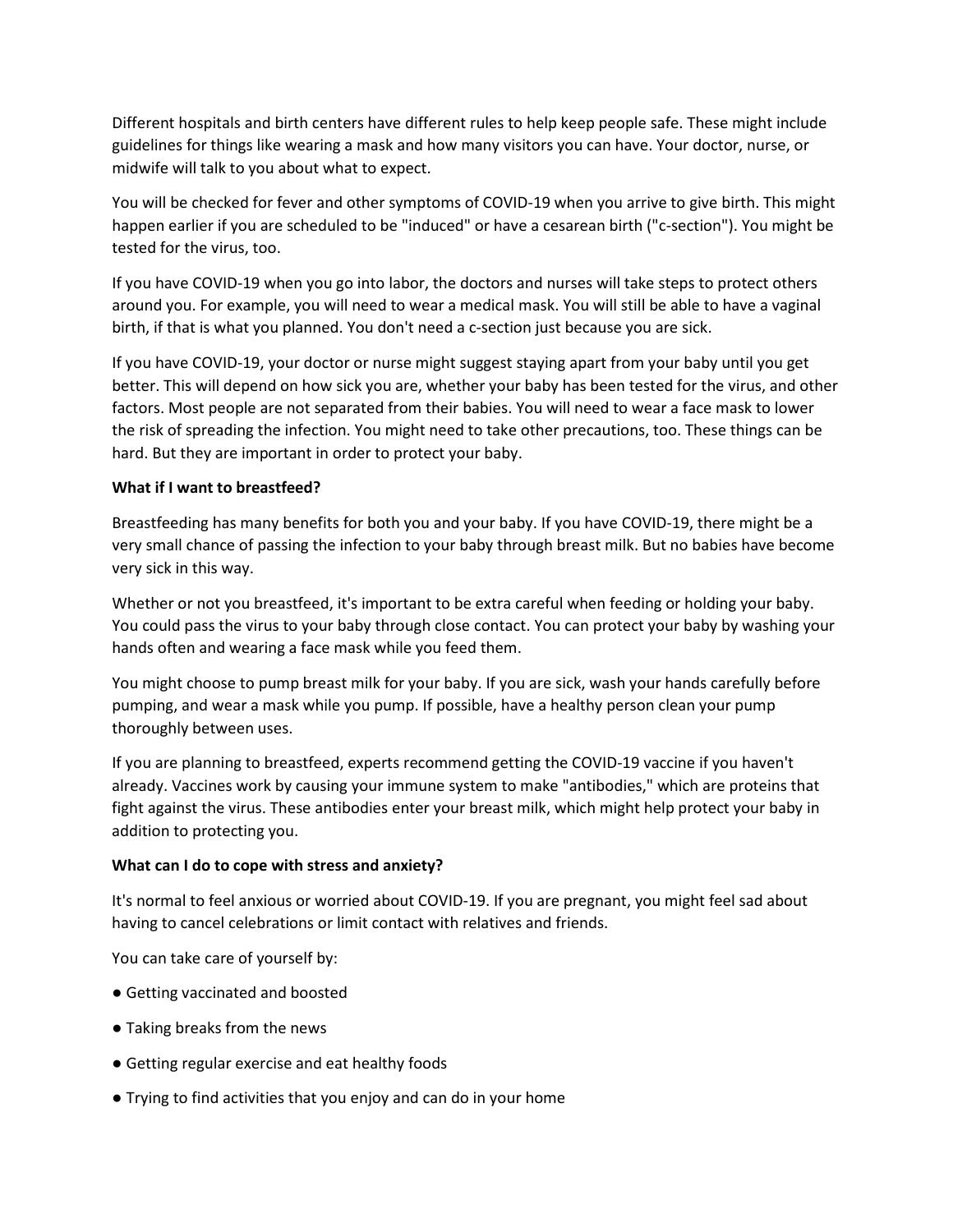● Staying in touch with your friends and family members

Keep in mind that most pregnant people do not get severely ill from COVID-19. It helps to be prepared, and it's important to do what you can to lower your risk. But try not to panic.

# **What if I have other questions?**

If you have other questions, talk to your doctor, nurse, or midwife. They can help you with questions like:

- What symptoms should I be concerned about?
- What should I do if I think I was exposed to COVID-19?
- What medicines can I use to treat symptoms of COVID-19 while I am pregnant?
- Where can I find support if I feel anxious or depressed?

The answers to these questions, and others, will depend on your situation.

#### **Where can I go to learn more?**

As we learn more about this virus, expert recommendations will continue to change. Check with your doctor or public health official to get the most updated information about how to protect yourself and your family.

For information about COVID-19 in your area, you can call your local public health office. In the United States, this usually means your city or town's Board of Health. Many states also have a "hotline" phone number you can call.

You can find more information about COVID-19 at the following websites:

- United States Centers for Disease Control and Prevention (CDC): [www.cdc.gov/COVID19](http://www.cdc.gov/COVID19)
- World Health Organization (WHO): [www.who.int/emergencies/diseases/novel-coronavirus-2019](http://www.who.int/emergencies/diseases/novel-coronavirus-2019)

All topics are updated as new evidence becomes available and our [peer review process](https://online.lexi.com/lco/action/search/globalid/520832) is complete.

# **This topic retrieved from UpToDate on:** Jan 06, 2022.

Topic 127758 Version 30.0

Release: 29.5.2 - C29.340

© 2021 UpToDate, Inc. and/or its affiliates. All rights reserved.

Consumer Information Use and Disclaimer:

This information is not specific medical advice and does not replace information you receive from your health care provider. This is only a brief summary of general information. It does NOT include all information about conditions, illnesses, injuries, tests, procedures, treatments, therapies, discharge instructions or life-style choices that may apply to you. You must talk with your health care provider for complete information about your health and treatment options. This information should not be used to decide whether or not to accept your health care provider's advice, instructions or recommendations.